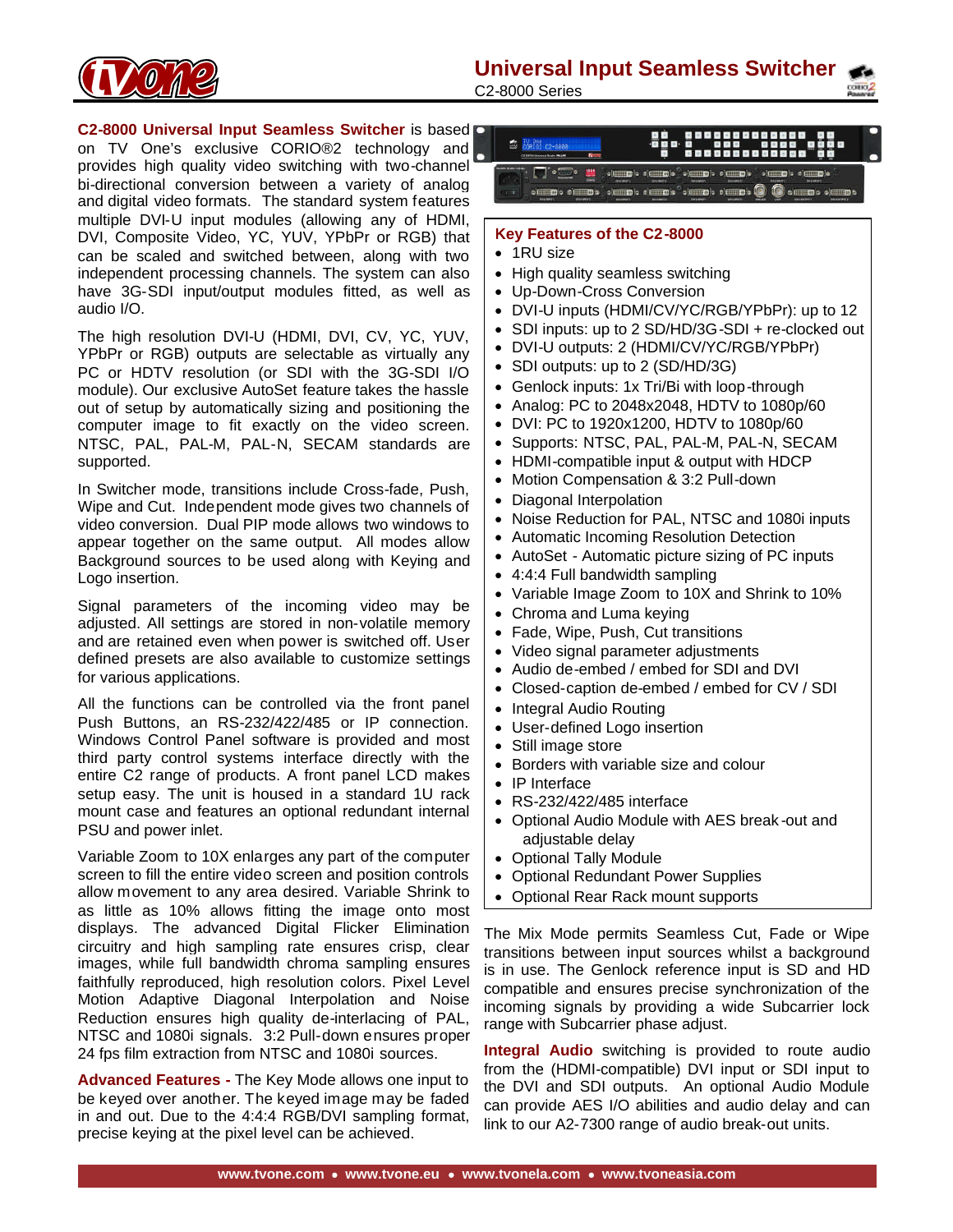

#### **Specifications**

#### **Video Inputs**

Composite Video Up to 12x via DVI-U<br>
YC (S-Video) Up to 12x via DVI-U YUV /YPbPr Up to 12x via DVI-U<br>SD/HD/3G-SDI Up to 2x via BNC + r

## **Computer Inputs**

Analog Upto 12x via DVI-U RGB Level Range 0.5-2.0 Vp-p Scan Rate Detection Automatic

Max Horiz Scan Rate 150kHz **Video Outputs**

Composite Video 2x via DVI-U YC (S-Video) 2x via DVI-U YUV /YPbPr 2x via DVI-U<br>SD/HD/3G-SDI Up to 2x via l **Computer Outputs**

Analog 2x via DVI-U R-G-B Level 0.7 Vp-p Vertical Refresh Rate Any to 250Hz Image Size User-Definable Image Freeze One Video Frame Settings Memory Non-Volatile Zoom Range Variable to 10X Zoom Shrink Range Frame-rate Conversion Temporal

Max. Sampling Rate 162MHz

De-Interlacing (NTSC, PAL, 1080i)

Video Comb Filter Adaptive Film (NTSC, 1080i) 3:2 Pull-down

Video Adjustments

**Audio support** De-embed / embed SDI & HDMI-I/O via DVI Delay **Via optional module Closed Captions Genlock Adjustments**

Television Standards NTSC, PAL, PAL-M/N, SECAM Up to 12x via DVI-U Up to 2x via BNC + re-clocked out

Digital DVI Upto 12x via DVI-U (HDMI & HDCP compatible) Analog Format RGBHV, RGBS, RGsB, YPbPr Analog Sync TTL Level,  $10K\Omega$ , Pos or Neg Analog Signals PC to 2048x2048, HD to 1080p60 DVI Signals PC to 1920x1200, HD to 1080p60 Computer Compatibility PC, Macintosh, Workstations

Television Standards NTSC, PAL, PAL-M/N, SECAM Up to 2x via BNC

DVI Signals 2x via DVI-U (HDMI & HDCP compatible) Analog format RGBHV, RGBS, RGsB, YPbPr DVI Signals **PC** to 1920x1200, HD to 1080p60<br>Analog Signals PC to 2048x2048, HD to 1080p60 PC to 2048x2048, HD to 1080p60 Size and Position **Automatic via AutoSet or Manual** Image Mirroring **Horizontal and/or Vertical**<br>Conversion Technology Proprietary - CORIO®2 Proprietary – CORIO®2 Color RGB 24-bit 4:4:4 YPbPr 20-bit 4:2:2 Firmware Memory Flash, Upgradeable via RS-232 Pixel-level Motion Adaptive, Diagonal Interpolation, Noise Reduction. CV/YC: Contrast, Brightness, Saturation, Hue (NTSC). Analog RGB/YPbPr levels

De-embed / embed SDI (608 & 608 in 708)

Subcarrier Lock Range +/- 200Hz for NTSC Operation (+/- 250Hz for PAL Operation) Subcarrier Phase +/- 180° Adjustment

# **Universal Input Seamless Switcher**

C2-8000 Series



**3G/HD/SD-SDI** SMPTE259M-C (SD-SDI) 270Mbps < 0.1UI jitter 525/625Line SMPTE292M (HD-SDI) 1.485/1.4835Gbps < 0.2 UI jitter 720p, 1035i, 1080i, 1080p SMPTE424M (3G-SDI) 2.97/2.967Gbps < 0.3 UI jitter 1080p 60/59.94 **HD Resolutions supported (DVI, YPbPr, SDI)** 720p (1280x720) 23.98, 24, 25, 29.97, 30, 50, 59.94, 60Hz 1035i (1920x1035) 59.94, 60Hz 1080i (1920x1080) 1080p (1920x1080) 23.98, 24, 25, 29.97, 30Hz 1080p (1920x1080) 50, 59.94, 60Hz **Control Methods** Local via Front Panel Buttons & LCD RS-232/422/485 via D9 Female Connector IP Interface RJ45 Connector **Warranty** Limited Warranty 5 Years Parts and Labour **Regulatory Compliance** Main unit **FCC, CE, RoHS, (UL PSU) Mechanical** Size (H x W x D) 1.73" x 17.0" x 13.1" 44 x 431 x 334mm Weight (Net) Approx. 5Kg (with redundant PSU option) **Environmental** Operating Temperature  $0^\circ$  to +50° C (+32° to +122° F) Operating Humidity 10% to 85%, Non-condensing Storage Temperature  $-10^{\circ}$  to  $+70^{\circ}$  C ( $+14^{\circ}$  to  $+158^{\circ}$  F)<br>Storage Humidity 10% to 85%, Non-condensing 10% to 85%, Non-condensing MTBF Approx. 35,000 hours **Power Requirement** External Power Supply 110v to 240v auto-detecting Optional redundant internal PSU **Accessories Included**  1x Operations Manual 1x Front Rack Ears<br>1x Power cable US, UK, Euro or AU **Product Item Number** C2-8110 6x DVI-U In, 2x DVI-U Out C2-8120 8x DVI-U In, 2x DVI-U Out C2-8130 12x DVI-U In, 2x DVI-U Out C2-8160 10x DVI-U In, 2x DVI-U Out, + Audio Interface C2-8210 8x DVI-U, 2x 3G/HD/SD-SDI In 2x DVI-U Out, 2x 3G/HD/SD-SDI Out C2-8260 6x DVI-U, 2x 3G/HD/SD-SDI In, + Audio Interface 2x DVI-U Out, 3G/HD/SD-SDI Out **Optional Accessories** CM-AUD-8IN-8OUT Audio delay module (2) CM-1RPS Redundant PSU (2) RM-120 Rack Support Rails(24") RM-130 Rack Support Rails(32") Downloadable from Website **Notes**

(1) Each of these uses a module slot and will reduce inputs. (2) These are Factory or TV One Tech Center Fitted only.